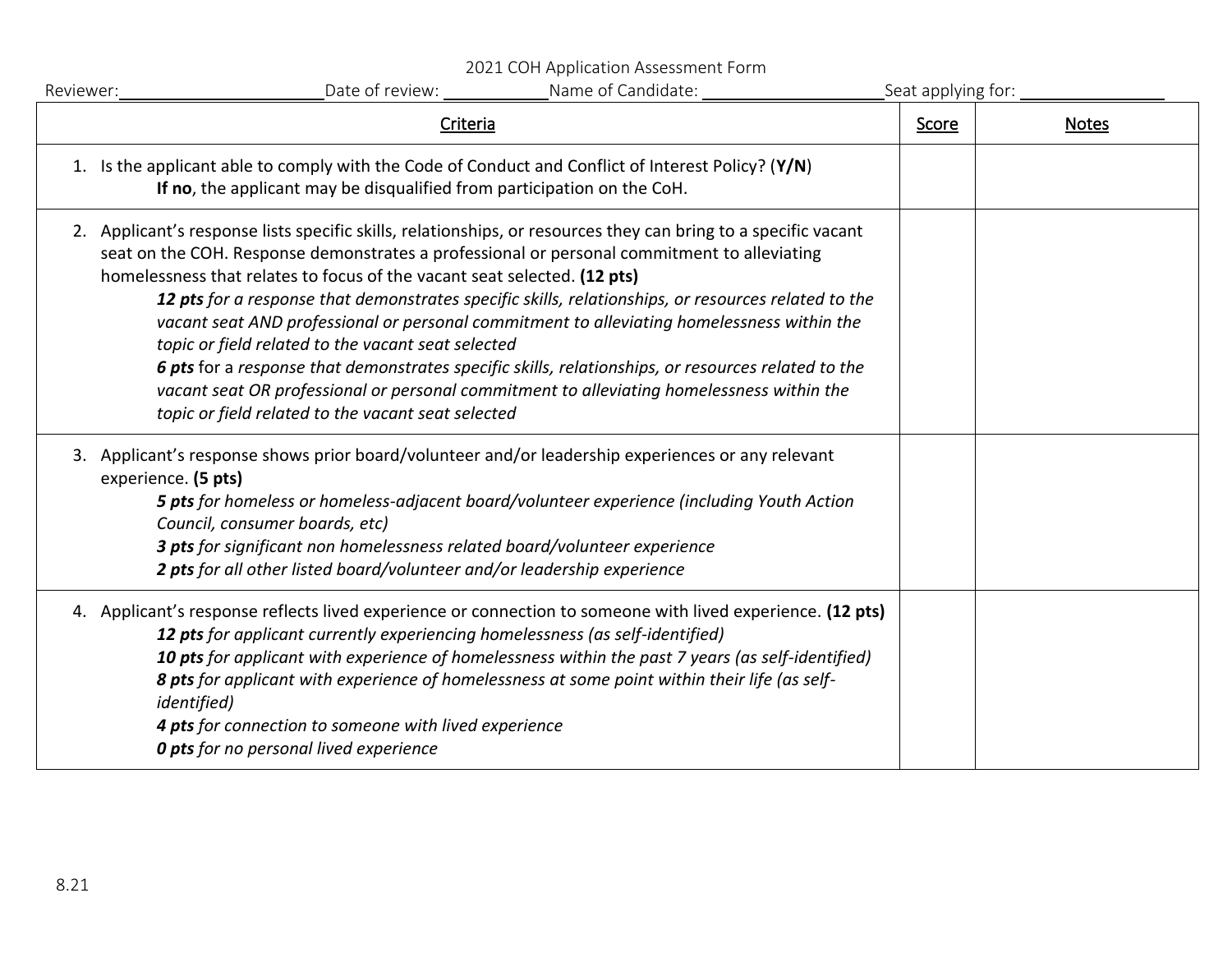2021 COH Application Assessment Form

| Reviewer: | Date of review:<br>Name of Candidate:                                                                                                                                                                                                                                                                                                                                                                                                                                                                                                     | Seat applying for: |              |
|-----------|-------------------------------------------------------------------------------------------------------------------------------------------------------------------------------------------------------------------------------------------------------------------------------------------------------------------------------------------------------------------------------------------------------------------------------------------------------------------------------------------------------------------------------------------|--------------------|--------------|
|           | Criteria                                                                                                                                                                                                                                                                                                                                                                                                                                                                                                                                  | Score              | <b>Notes</b> |
|           | 5. Likely to contribute to more balanced Council in terms of connections to organizations or agencies who<br>serve various homeless subpopulations such as: persons with chronic substance abuse issues, persons<br>with serious mental illness, persons experiencing chronic homelessness, persons with HIV/AIDS,<br>veterans, families with children, unaccompanied youth, victims of domestic violence, dating violence,<br>sexual assault, and stalking, and seniors. (5 pts)                                                         |                    |              |
|           | 5 pts for contributing to more balanced Council in terms of affiliation with organizations or<br>agencies who serve various homeless subpopulations<br>3 pts for not impacting the balance of the Council in terms of affiliation with organizations or<br>agencies who serve various homeless subpopulations<br>1 pt for contributing to less balanced Council in terms of affiliation with organizations or<br>agencies who serve various homeless subpopulations                                                                       |                    |              |
|           | 6. Likely to contribute to more balanced Council in terms of connections to government and community-<br>based organizations represented (5 pts)                                                                                                                                                                                                                                                                                                                                                                                          |                    |              |
|           | 5 pts for contributing to more balanced Council in terms of in terms of government and<br>community-based organizations represented<br>3 pts for not impacting the balance of the Council in terms of in terms of government and<br>community-based organizations represented<br>1 pt for contributing to less balanced Council in terms of in terms of government and<br>community-based organizations represented                                                                                                                       |                    |              |
|           | 7. Applicant's response demonstrates knowledge and critical thinking on how to address homelessness in<br>Contra Costa. Response also demonstrates unique expertise, opinions, and viewpoints on<br>homelessness issues. (10 pts)<br>10 pts for demonstrating both knowledge and critical thinking, and unique expertise, opinion,<br>view<br>5 pts for demonstrating knowledge or critical thinking and unique expertise, opinion, view<br>1 pt for demonstrating either knowledge, critical thinking or unique expertise, opinion, view |                    |              |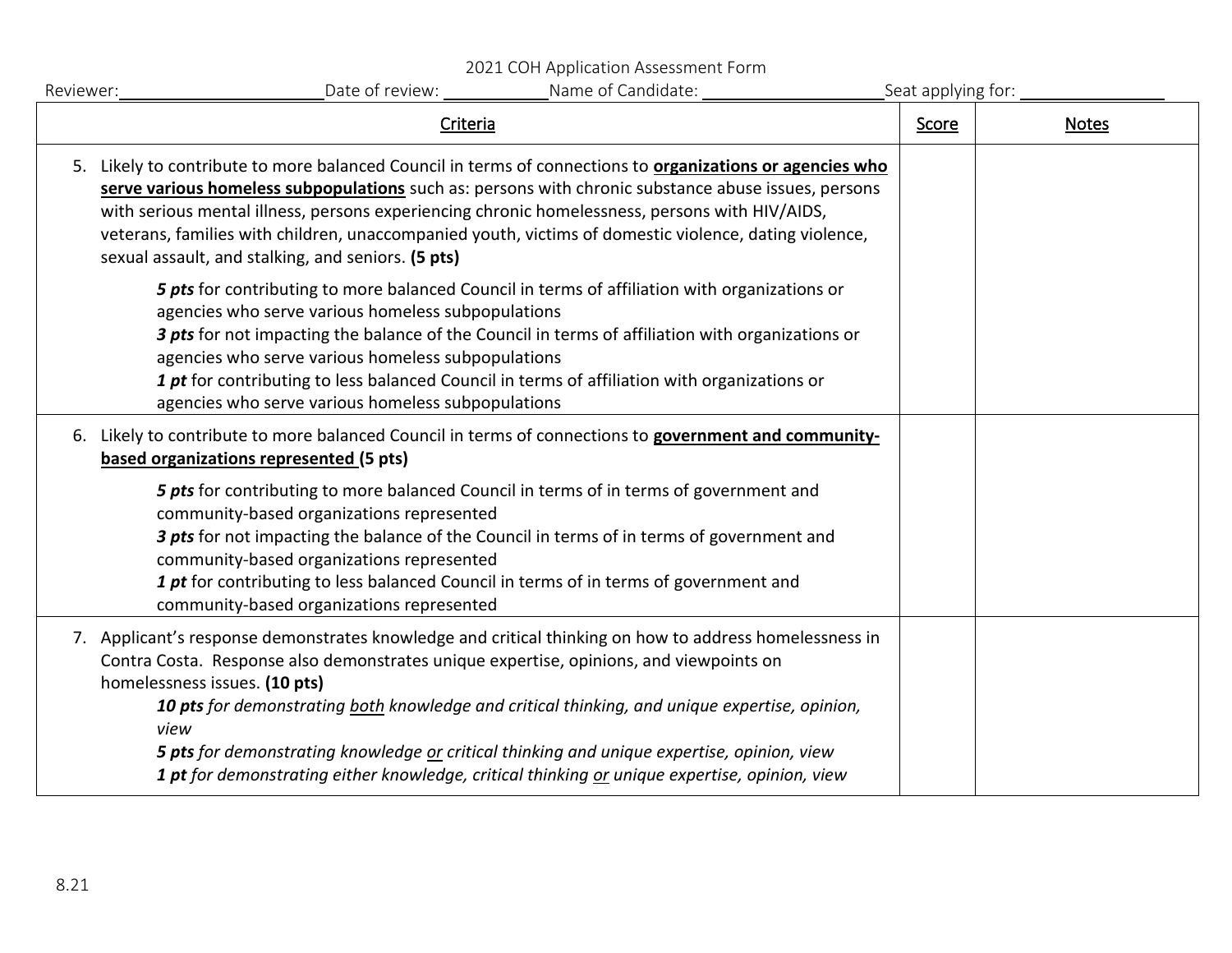2021 COH Application Assessment Form

| Reviewer: | Name of Candidate:<br>Date of review:                                                                                                                                                                                                                                                                                                                                                                                                                                                                                                                                                                                                                                                                                                                                                                                                                                                            | Seat applying for: |              |
|-----------|--------------------------------------------------------------------------------------------------------------------------------------------------------------------------------------------------------------------------------------------------------------------------------------------------------------------------------------------------------------------------------------------------------------------------------------------------------------------------------------------------------------------------------------------------------------------------------------------------------------------------------------------------------------------------------------------------------------------------------------------------------------------------------------------------------------------------------------------------------------------------------------------------|--------------------|--------------|
|           | Criteria                                                                                                                                                                                                                                                                                                                                                                                                                                                                                                                                                                                                                                                                                                                                                                                                                                                                                         | Score              | <b>Notes</b> |
| 8.        | Applicant's response shows active participation in system meetings or other types of relevant<br>community participation and shows active understanding and critical thinking about the topics<br>discussed at the meetings that were attended. (10 pts)<br>3 pts for YAC or other consumer board members or participation at 3 or more CoC and/or CoH<br>meetings<br>2 pts for participation at 1-2 CoC and/or CoH meetings<br><b>0</b> pts for no participation at CoC and/or CoH meetings<br><b>PLUS</b><br>7 pts for 2-3 recommendations or thoughts demonstrating critical thinking and interest<br>3 pts for 1 recommendation or thought demonstrating critical thinking and interest OR for<br>applicants without attendance any compelling description of relevant recent experiences<br>O pts for no compelling description of relevant recent experiences for those without attendance |                    |              |
| 9.        | Applicant's response shows alignment with and commitment to the COH Guiding Principle and Housing<br>First approach. (5 pts)<br><b>5 pts</b> for any response in alignment<br>3 pts for any response expressing views contrary or conflicting with Housing First but<br>commitment to COH Guiding Principle (education needed, but not disqualifying)<br>10. Applicant's response reflects ability to be an active participant of Council on Homelessness meetings<br>and ability to align with community and CoC values (10 pts)                                                                                                                                                                                                                                                                                                                                                                |                    |              |
|           | <b>SUB-TOTAL SCORE</b>                                                                                                                                                                                                                                                                                                                                                                                                                                                                                                                                                                                                                                                                                                                                                                                                                                                                           | $/74$ pts          |              |